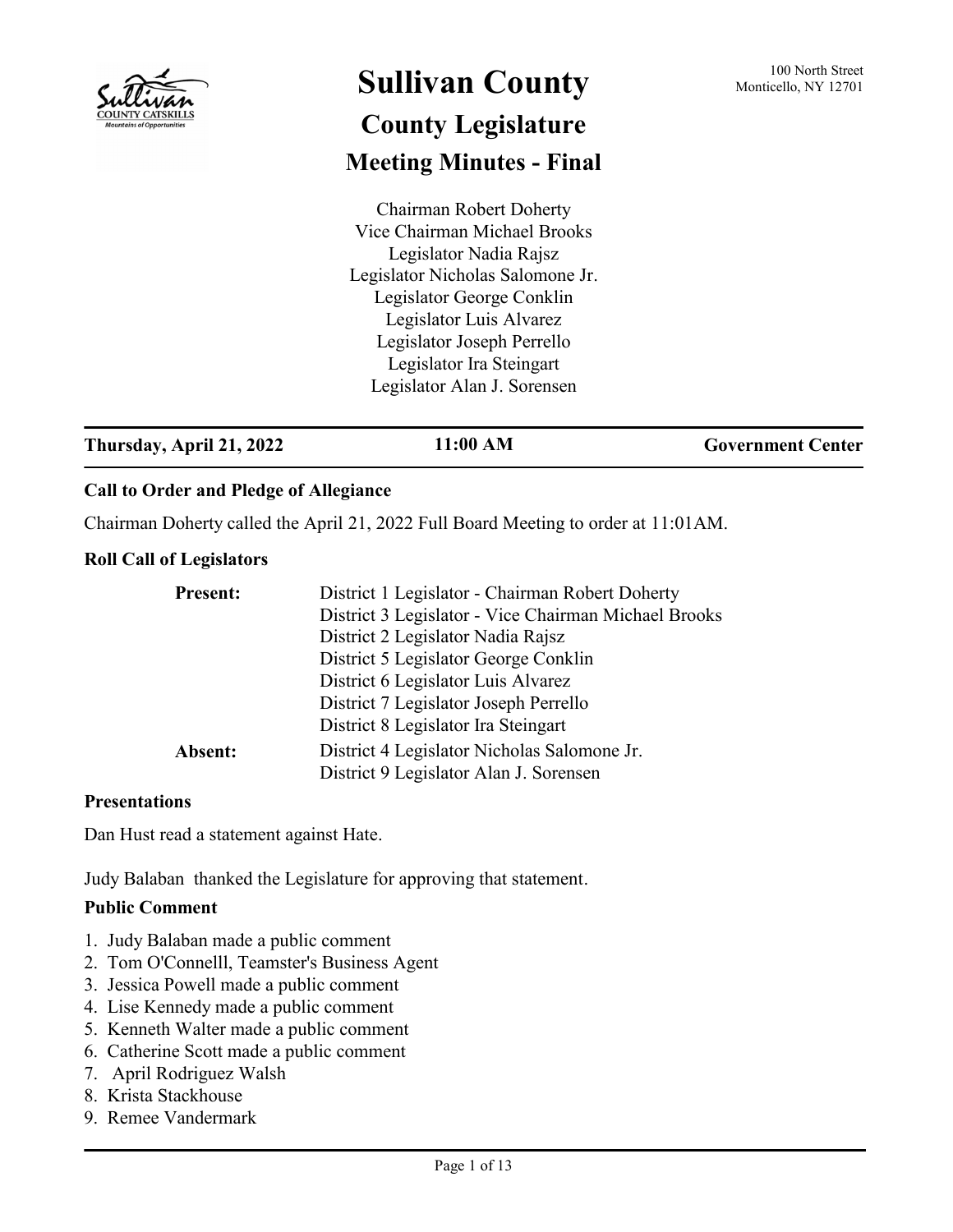|                       |                                             | Lise Kennedy's 2 public comments                                                                                                                                        | <b>ID-4553</b> |
|-----------------------|---------------------------------------------|-------------------------------------------------------------------------------------------------------------------------------------------------------------------------|----------------|
|                       | <b>Attachments:</b>                         | Care Center Issues - April 2022lise<br>lisekennedypc                                                                                                                    |                |
| <b>Communications</b> |                                             |                                                                                                                                                                         |                |
|                       | Clerk to the Legislature read communication |                                                                                                                                                                         |                |
|                       | Communications                              |                                                                                                                                                                         | $ID-4545$      |
|                       | <b>Attachments:</b>                         | BOL20220427140307                                                                                                                                                       |                |
| <b>Resolutions</b>    |                                             |                                                                                                                                                                         |                |
| 1.                    | Modify the 2021 County Budget               |                                                                                                                                                                         | <b>ID-4504</b> |
|                       | <b>Attachments:</b>                         | Year End #8 2021 Resolution Needed 2                                                                                                                                    |                |
|                       | following vote:                             | A motion was made by District 5 Legislator George Conklin, seconded by District 2<br>Legislator Nadia Rajsz, that this Resolution be adopted. The motion carried by the |                |
|                       | Aye:                                        | Doherty, Brooks, Rajsz, Conklin, Alvarez, Perrello, and Steingart                                                                                                       |                |
|                       | Absent:                                     | Salomone, and Sorensen                                                                                                                                                  |                |
|                       |                                             | Enactment No: 133-22                                                                                                                                                    |                |
| 2.                    | Modify the 2022 County Budget               |                                                                                                                                                                         | <b>ID-4523</b> |
|                       | <b>Attachments:</b>                         | March 31 2022 Resolution Needed                                                                                                                                         |                |
|                       | following vote:                             | A motion was made by District 5 Legislator George Conklin, seconded by District 2<br>Legislator Nadia Rajsz, that this Resolution be adopted. The motion carried by the |                |
|                       | Aye:                                        | Doherty, Brooks, Rajsz, Conklin, Alvarez, Perrello, and Steingart                                                                                                       |                |
|                       | Absent:                                     | Salomone, and Sorensen                                                                                                                                                  |                |
|                       |                                             | Enactment No: 134-22                                                                                                                                                    |                |
| 3.                    |                                             | To Set salaries for the position of SYEP participants                                                                                                                   | <b>ID-4480</b> |
|                       | This Resolution was adopted.                |                                                                                                                                                                         |                |
|                       | Aye:                                        | Doherty, Brooks, Rajsz, Conklin, Alvarez, Perrello, and Steingart                                                                                                       |                |
|                       | Absent:                                     | Salomone, and Sorensen                                                                                                                                                  |                |
|                       |                                             | Enactment No: 135-22                                                                                                                                                    |                |
| 4.                    | Health Nurse (Public Health)                | Abolish Supervising Public Health Nurse and create Supervising Community                                                                                                | $1D-4442$      |
|                       | This Resolution was adopted.                |                                                                                                                                                                         |                |
|                       | Aye:                                        | Doherty, Brooks, Rajsz, Conklin, Alvarez, Perrello, and Steingart                                                                                                       |                |
|                       | Absent:                                     | Salomone, and Sorensen                                                                                                                                                  |                |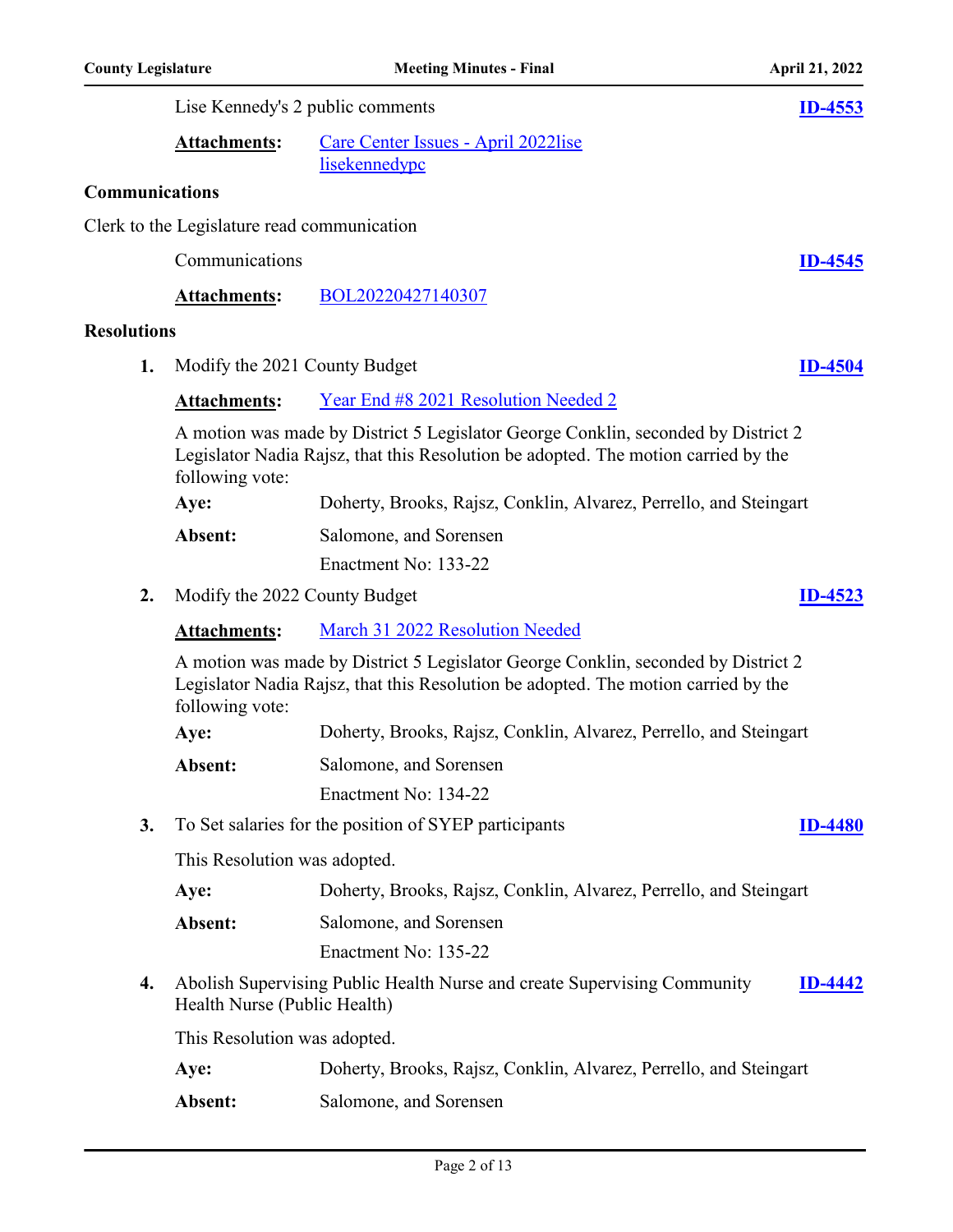|    |                              | Enactment No: 136-22                                                                                                                                                                                                      |                |
|----|------------------------------|---------------------------------------------------------------------------------------------------------------------------------------------------------------------------------------------------------------------------|----------------|
| 5. |                              | To authorize an increase in the hourly pay rate for the Summer Youth<br><b>Employment Program Crew Leaders and Senior Crew Leaders</b>                                                                                    | <b>ID-4487</b> |
|    | This Resolution was adopted. |                                                                                                                                                                                                                           |                |
|    | Aye:                         | Doherty, Brooks, Rajsz, Conklin, Alvarez, Perrello, and Steingart                                                                                                                                                         |                |
|    | Absent:                      | Salomone, and Sorensen                                                                                                                                                                                                    |                |
|    |                              | Enactment No: 137-22                                                                                                                                                                                                      |                |
| 6. | 31, 2022                     | TO AUTHORIZE COUNTY MANAGER TO ENTER INTO AGREEMENT<br>WITH GREATER ADULT NEIGHBORS DBA ARCADIA RESIDENCE<br>FOR THE PERIOD FROM JANUARY 1, 2022 THROUGH DECEMBER                                                         | <u>ID-4353</u> |
|    | the following vote:          | A motion was made by District 5 Legislator George Conklin, seconded by District 3<br>Legislator - Vice C Michael Brooks, that this Resolution be adopted. The motion carried by                                           |                |
|    | Aye:                         | Doherty, Brooks, Conklin, Perrello, and Steingart                                                                                                                                                                         |                |
|    | Nay:                         | Rajsz, and Alvarez                                                                                                                                                                                                        |                |
|    | Absent:                      | Salomone, and Sorensen                                                                                                                                                                                                    |                |
|    |                              | Enactment No: 138-22                                                                                                                                                                                                      |                |
| 7. |                              | TO ENTER INTO CONTRACT WITH BERKSHIRE FARM CENTER<br>AND SERVICES FOR YOUTH FOR NON-SECURE DETENTION<br>SERVICES FROM JANUARY 1, 2022 THROUGH DECEMBER 31, 2022.                                                          | <b>ID-4314</b> |
|    | This Resolution was adopted. |                                                                                                                                                                                                                           |                |
|    | Aye:                         | Doherty, Brooks, Rajsz, Conklin, Alvarez, Perrello, and Steingart                                                                                                                                                         |                |
|    | Absent:                      | Salomone, and Sorensen                                                                                                                                                                                                    |                |
|    |                              | Enactment No: 139-22                                                                                                                                                                                                      |                |
| 8. |                              | Authorize agreement between DSS and Fearless                                                                                                                                                                              | <b>ID-4405</b> |
|    | This Resolution was adopted. |                                                                                                                                                                                                                           |                |
|    | Aye:                         | Doherty, Brooks, Rajsz, Conklin, Alvarez, Perrello, and Steingart                                                                                                                                                         |                |
|    | Absent:                      | Salomone, and Sorensen                                                                                                                                                                                                    |                |
|    |                              | Enactment No: 140-22                                                                                                                                                                                                      |                |
| 9. | <b>PROVIDERS</b>             | <b>RESOLUTION INTRODUCED BY HEALTH AND FAMILY SERVICES</b><br><b>COMMITTEE TO AUTHORIZE COUNTY MANAGER TO EXECUTE</b><br>AGREEMENTS WITH NEW YORK AND OTHER STATE OR<br>COMMONWEALTH APPROVED FOSTER CARE RELATED SERVICE | <u>ID-4422</u> |

This Resolution was adopted.

**Aye:** Doherty, Brooks, Rajsz, Conklin, Alvarez, Perrello, and Steingart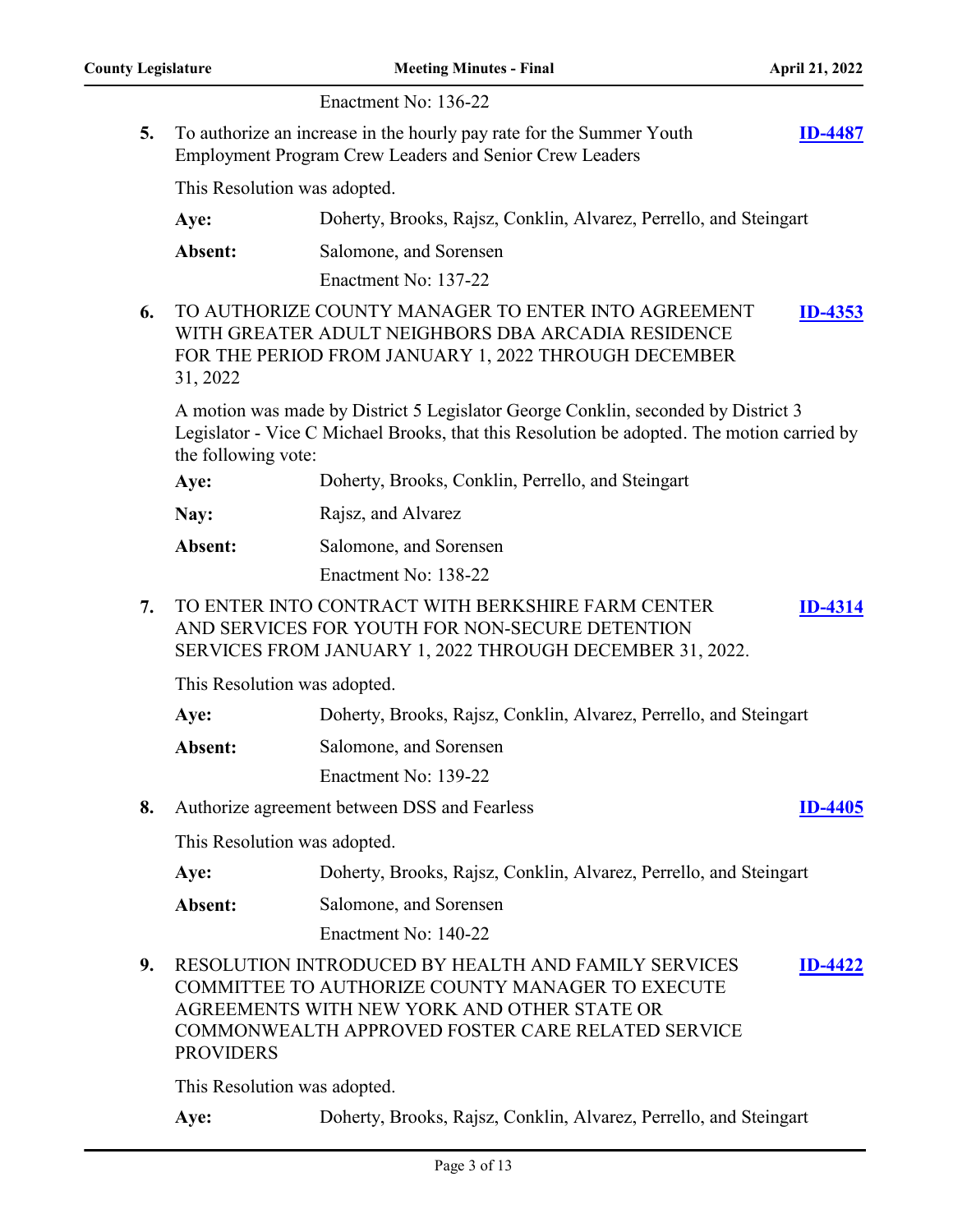| Absent:                                    | Salomone, and Sorensen                                                                                   |                |
|--------------------------------------------|----------------------------------------------------------------------------------------------------------|----------------|
|                                            | Enactment No: 141-22                                                                                     |                |
|                                            | 10. TO EXECUTE AN AGREEMENT WITH SULLIVAN-WAWARSING<br>RURAL ECONOMIC AREA PARTNERSHIP (REAP) ZONE BOARD | <b>ID-4429</b> |
| This Resolution was adopted.               |                                                                                                          |                |
| Aye:                                       | Doherty, Brooks, Rajsz, Conklin, Alvarez, Perrello, and Steingart                                        |                |
| Absent:                                    | Salomone, and Sorensen                                                                                   |                |
|                                            | Enactment No: 142-22                                                                                     |                |
|                                            | 11. Authorize contract with Diane Baynon, NPP, for Community Services                                    | <b>ID-4431</b> |
| This Resolution was adopted.               |                                                                                                          |                |
| Aye:                                       | Doherty, Brooks, Rajsz, Conklin, Alvarez, Perrello, and Steingart                                        |                |
| Absent:                                    | Salomone, and Sorensen                                                                                   |                |
|                                            | Enactment No: 143-22                                                                                     |                |
| CDBG Housing Program.                      | 12. To contract with RUPCO, Inc. as a Sub-Recipient to administer the 2021                               | <b>ID-4432</b> |
| This Resolution was adopted.               |                                                                                                          |                |
| Aye:                                       | Doherty, Brooks, Rajsz, Conklin, Alvarez, Perrello, and Steingart                                        |                |
| Absent:                                    | Salomone, and Sorensen                                                                                   |                |
|                                            | Enactment No: 144-22                                                                                     |                |
| Consultants to<br>Increase the Hourly Rate | 13. Authorize Modification Agreement with Mid-Hudson Psychiatric                                         | <b>ID-4433</b> |
| This Resolution was adopted.               |                                                                                                          |                |
| Aye:                                       | Doherty, Brooks, Rajsz, Conklin, Alvarez, Perrello, and Steingart                                        |                |
| Absent:                                    | Salomone, and Sorensen                                                                                   |                |
|                                            | Enactment No: 145-22                                                                                     |                |
|                                            | 14. To increase the private pay rate at the Care Center at Sunset Lake.                                  | <b>ID-4434</b> |
| This Resolution was adopted.               |                                                                                                          |                |
| Aye:                                       | Doherty, Brooks, Conklin, Perrello, and Steingart                                                        |                |
| Nay:                                       | Rajsz, and Alvarez                                                                                       |                |
| Absent:                                    | Salomone, and Sorensen                                                                                   |                |
|                                            | Enactment No: 146-22                                                                                     |                |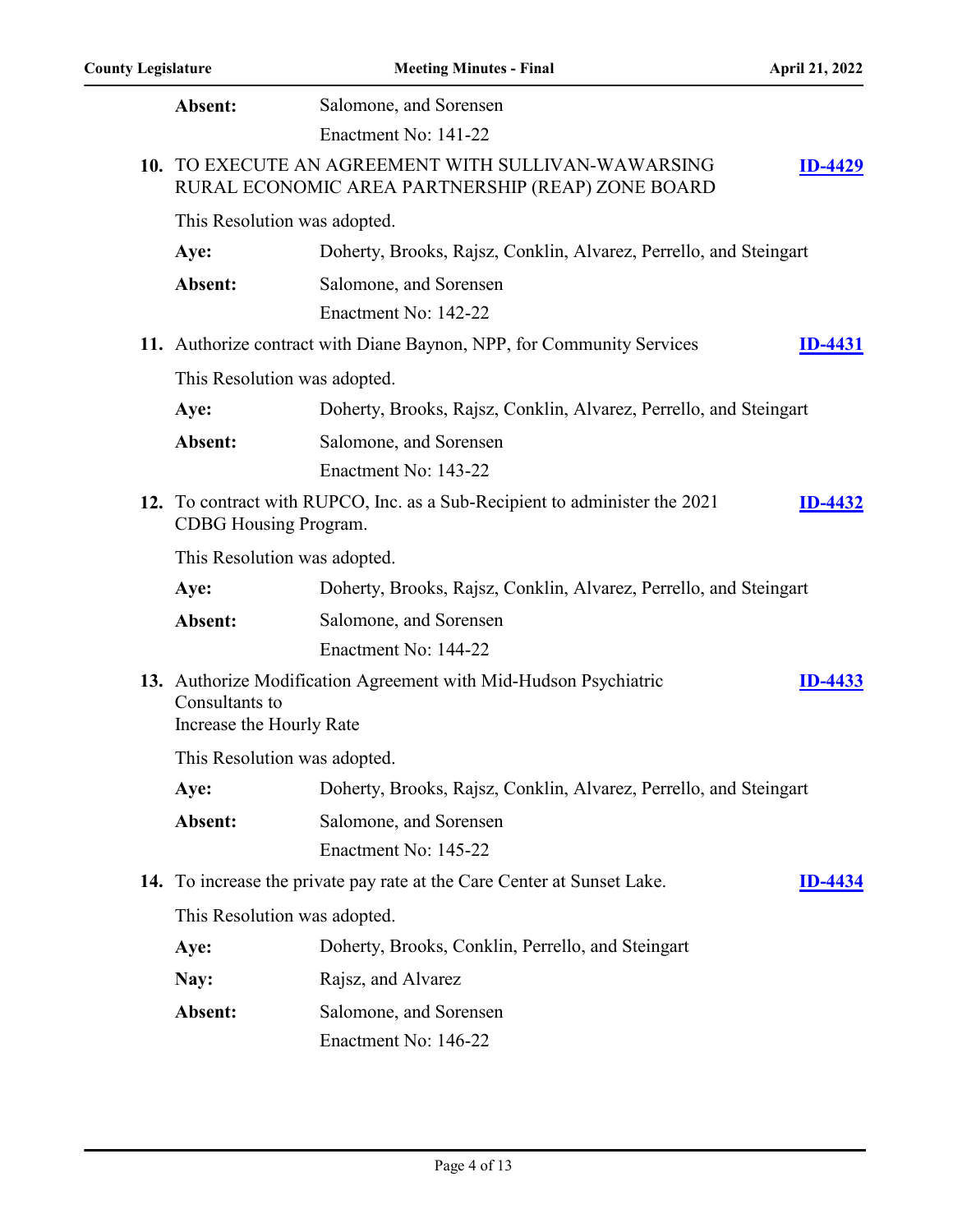| 15. To Amend Resolution No. 17-22 to correct the Legislative award amount<br>reflected in the resolution. |                                                                                                                                                                         | <b>ID-4313</b> |
|-----------------------------------------------------------------------------------------------------------|-------------------------------------------------------------------------------------------------------------------------------------------------------------------------|----------------|
| This Resolution was adopted.                                                                              |                                                                                                                                                                         |                |
| Aye:                                                                                                      | Doherty, Brooks, Rajsz, Conklin, Alvarez, Perrello, and Steingart                                                                                                       |                |
| Absent:                                                                                                   | Salomone, and Sorensen                                                                                                                                                  |                |
|                                                                                                           | Enactment No: 147-22                                                                                                                                                    |                |
|                                                                                                           | 16. Authorize Agreement with Astor Services for Children and Families.                                                                                                  | <b>ID-4443</b> |
| This Resolution was adopted.                                                                              |                                                                                                                                                                         |                |
| Aye:                                                                                                      | Doherty, Brooks, Rajsz, Conklin, Alvarez, Perrello, and Steingart                                                                                                       |                |
| Absent:                                                                                                   | Salomone, and Sorensen                                                                                                                                                  |                |
|                                                                                                           | Enactment No: 148-22                                                                                                                                                    |                |
|                                                                                                           | 17. Authorize agreement with Lexington Treatment Center LLC                                                                                                             | <b>ID-4444</b> |
| following vote:                                                                                           | A motion was made by District 5 Legislator George Conklin, seconded by District 2<br>Legislator Nadia Rajsz, that this Resolution be adopted. The motion carried by the |                |
| Aye:                                                                                                      | Doherty, Brooks, Rajsz, Conklin, Alvarez, Perrello, and Steingart                                                                                                       |                |
| Absent:                                                                                                   | Salomone, and Sorensen                                                                                                                                                  |                |
|                                                                                                           | Enactment No: 149-22                                                                                                                                                    |                |
|                                                                                                           | 18. Apply and accept funding of RHN Technical Assistance Grant                                                                                                          | ID-4445        |
| This Resolution was adopted.                                                                              |                                                                                                                                                                         |                |
| Aye:                                                                                                      | Doherty, Brooks, Rajsz, Conklin, Alvarez, Perrello, and Steingart                                                                                                       |                |
| Absent:                                                                                                   | Salomone, and Sorensen                                                                                                                                                  |                |
|                                                                                                           | Enactment No: 150-22                                                                                                                                                    |                |
| Sullivan O&W Rail Trail                                                                                   | 19. To Authorize Application for Funding from the United States Department of<br>Transportation's FY2022 Raise Grant Program to Advance Buildout of the                 | <b>ID-4447</b> |
| This Resolution was adopted.                                                                              |                                                                                                                                                                         |                |
| Aye:                                                                                                      | Doherty, Brooks, Rajsz, Conklin, Alvarez, Perrello, and Steingart                                                                                                       |                |
| Absent:                                                                                                   | Salomone, and Sorensen                                                                                                                                                  |                |
|                                                                                                           | Enactment No: 151-22                                                                                                                                                    |                |
|                                                                                                           | 20. To apply for a 2022 Economic Development program grant through the NYS<br>Community Development Block Grant (CDBG) Program.                                         | 110-4448       |
| This Resolution was adopted.                                                                              |                                                                                                                                                                         |                |
| Aye:                                                                                                      | Doherty, Brooks, Rajsz, Conklin, Alvarez, Perrello, and Steingart                                                                                                       |                |
| Absent:                                                                                                   | Salomone, and Sorensen                                                                                                                                                  |                |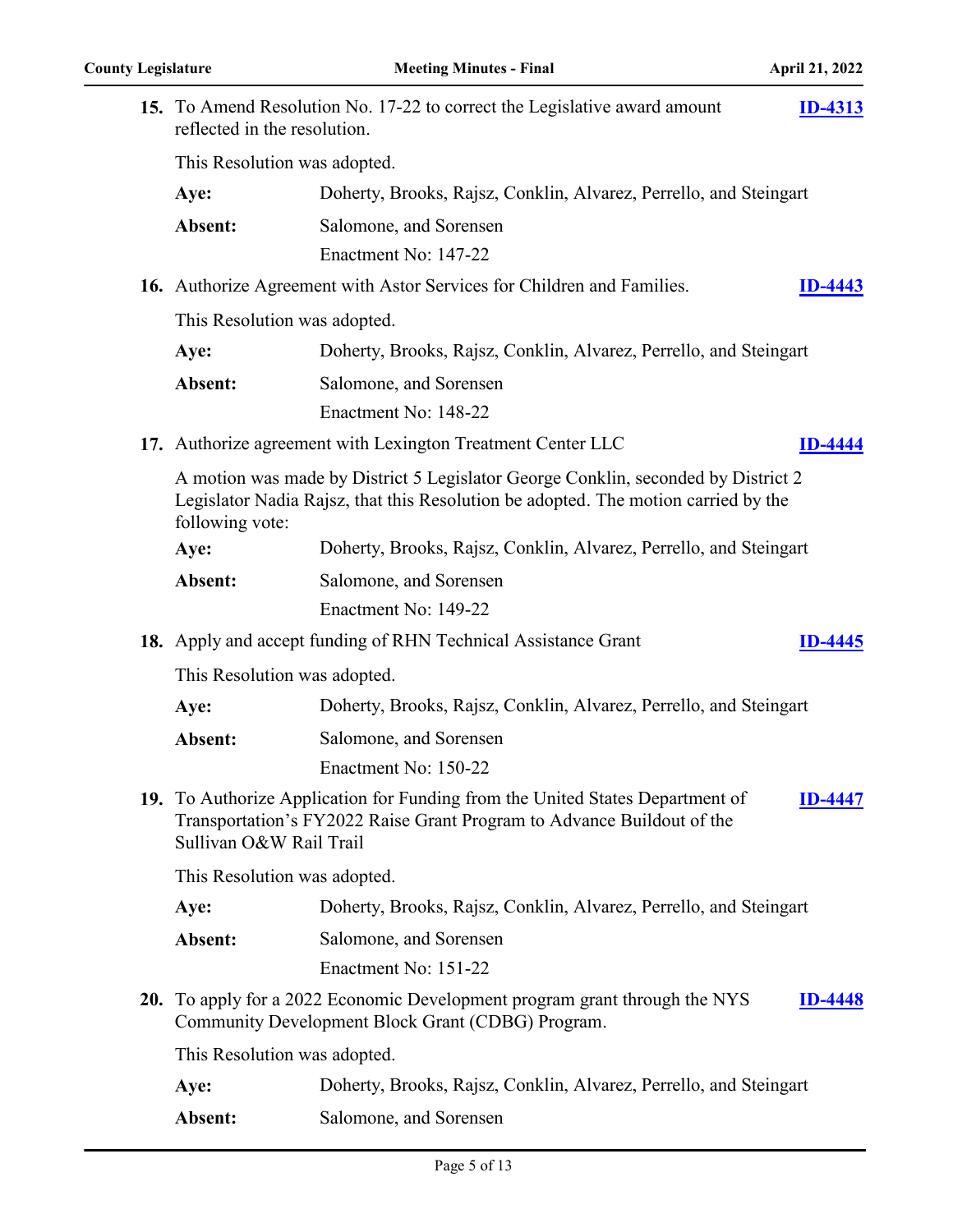|                              | Enactment No: 152-22                                                                                                                                                    |                |
|------------------------------|-------------------------------------------------------------------------------------------------------------------------------------------------------------------------|----------------|
|                              | 21. Authorize Correction of Error Liberty Tax Map #106.-2-11                                                                                                            | <b>ID-4451</b> |
| This Resolution was adopted. |                                                                                                                                                                         |                |
| Aye:                         | Doherty, Brooks, Rajsz, Conklin, Alvarez, Perrello, and Steingart                                                                                                       |                |
| Absent:                      | Salomone, and Sorensen                                                                                                                                                  |                |
|                              | Enactment No: 153-22                                                                                                                                                    |                |
|                              | 22. Authorize Correction of Error LI 106.-3-11.2                                                                                                                        | ID-4452        |
| This Resolution was adopted. |                                                                                                                                                                         |                |
| Aye:                         | Doherty, Brooks, Rajsz, Conklin, Alvarez, Perrello, and Steingart                                                                                                       |                |
| Absent:                      | Salomone, and Sorensen                                                                                                                                                  |                |
|                              | Enactment No: 154-22                                                                                                                                                    |                |
|                              | 23. Authorize Correction of Error LI 107.-1-1                                                                                                                           | $ID-4453$      |
| This Resolution was adopted. |                                                                                                                                                                         |                |
| Aye:                         | Doherty, Brooks, Rajsz, Conklin, Alvarez, Perrello, and Steingart                                                                                                       |                |
| Absent:                      | Salomone, and Sorensen                                                                                                                                                  |                |
|                              | Enactment No: 155-22                                                                                                                                                    |                |
|                              | 24. Authorize Correction of Error LI 107.-1-2.2                                                                                                                         | <b>ID-4454</b> |
| This Resolution was adopted. |                                                                                                                                                                         |                |
| Aye:                         | Doherty, Brooks, Rajsz, Conklin, Alvarez, Perrello, and Steingart                                                                                                       |                |
| Absent:                      | Salomone, and Sorensen                                                                                                                                                  |                |
|                              | Enactment No: 156-22                                                                                                                                                    |                |
|                              | 25. Authorize Correction of Error LI 112.-4-30                                                                                                                          | ID-4458        |
| following vote:              | A motion was made by District 5 Legislator George Conklin, seconded by District 2<br>Legislator Nadia Rajsz, that this Resolution be adopted. The motion carried by the |                |
| Aye:                         | Doherty, Brooks, Rajsz, Conklin, Alvarez, Perrello, and Steingart                                                                                                       |                |
| Absent:                      | Salomone, and Sorensen                                                                                                                                                  |                |
|                              | Enactment No: 157-22                                                                                                                                                    |                |
|                              | 26. Authorize Correction of Error Denial MA 27.-1-36.1                                                                                                                  | <b>ID-4459</b> |
| This Resolution was adopted. |                                                                                                                                                                         |                |
| Aye:                         | Doherty, Brooks, Rajsz, Conklin, Alvarez, Perrello, and Steingart                                                                                                       |                |
| Absent:                      | Salomone, and Sorensen                                                                                                                                                  |                |
|                              | Enactment No: 158-22                                                                                                                                                    |                |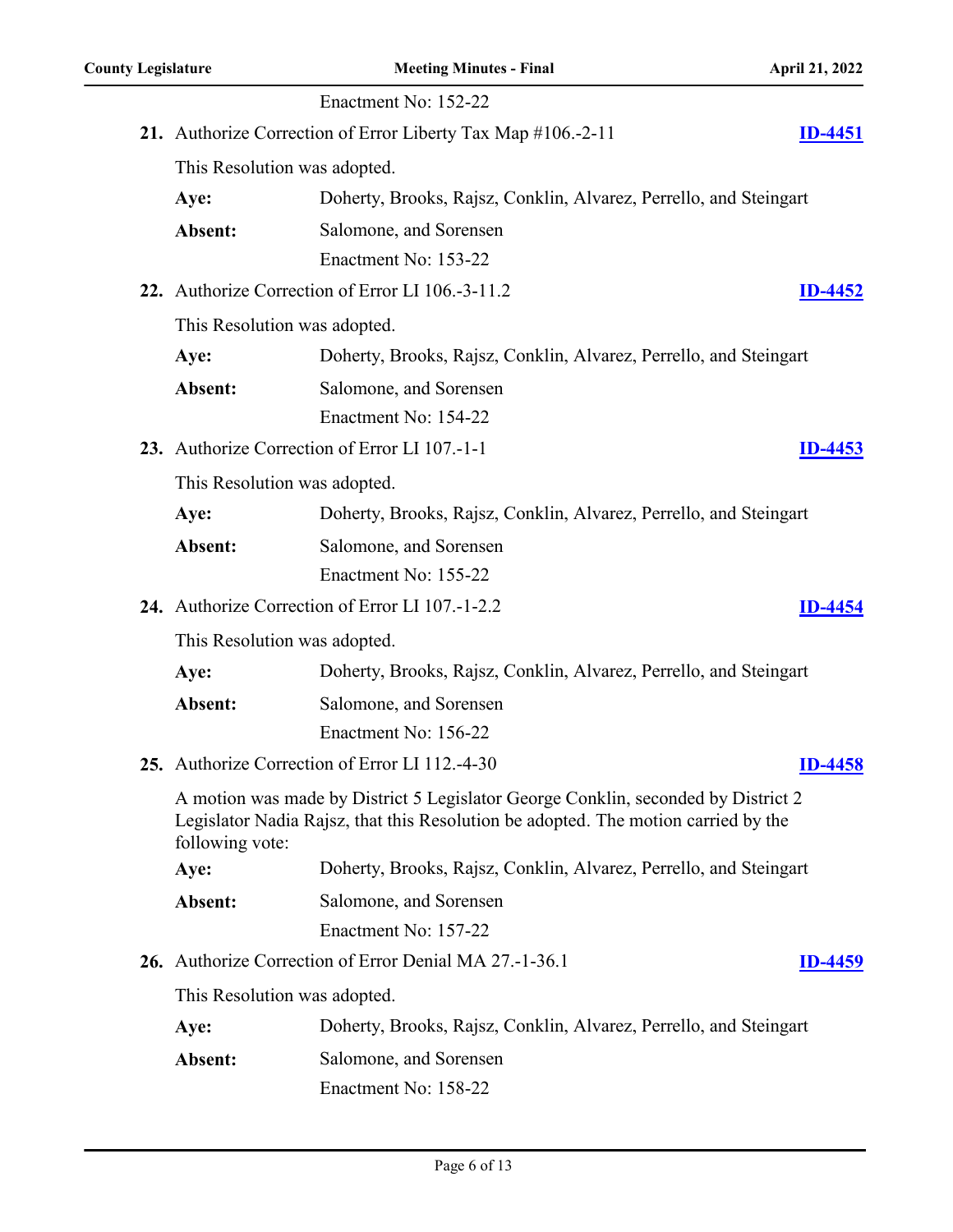| software upgrades               | 27. To authorize an agreement with Motorola Solutions for hardware and                                                                                                                                                                                                                                                        | <b>ID-4463</b> |
|---------------------------------|-------------------------------------------------------------------------------------------------------------------------------------------------------------------------------------------------------------------------------------------------------------------------------------------------------------------------------|----------------|
| This Resolution was adopted.    |                                                                                                                                                                                                                                                                                                                               |                |
| Aye:                            | Doherty, Brooks, Rajsz, Conklin, Alvarez, Perrello, and Steingart                                                                                                                                                                                                                                                             |                |
| Absent:                         | Salomone, and Sorensen                                                                                                                                                                                                                                                                                                        |                |
|                                 | Enactment No: 159-22                                                                                                                                                                                                                                                                                                          |                |
| E911 Telephone Equipment/Vesta. | 28. To authorize a Maintenance Agreement with Motorola Solutions Inc. for                                                                                                                                                                                                                                                     | <b>ID-4464</b> |
| This Resolution was adopted.    |                                                                                                                                                                                                                                                                                                                               |                |
| Aye:                            | Doherty, Brooks, Rajsz, Conklin, Alvarez, Perrello, and Steingart                                                                                                                                                                                                                                                             |                |
| Absent:                         | Salomone, and Sorensen                                                                                                                                                                                                                                                                                                        |                |
|                                 | Enactment No: 160-22                                                                                                                                                                                                                                                                                                          |                |
|                                 | 29. Resolution to obtain Legislative approval for the County Manager to execute<br>a Modification Agreement with Delta Engineers, Architects & Land<br>Surveyors to provide additional design and construction engineering services<br>for additional waterproofing of Bridge 198.                                            | <b>ID-4474</b> |
| This Resolution was adopted.    |                                                                                                                                                                                                                                                                                                                               |                |
| Aye:                            | Doherty, Brooks, Rajsz, Conklin, Alvarez, Perrello, and Steingart                                                                                                                                                                                                                                                             |                |
| Absent:                         | Salomone, and Sorensen                                                                                                                                                                                                                                                                                                        |                |
|                                 | Enactment No: 161-22                                                                                                                                                                                                                                                                                                          |                |
| fuel                            | 30. Resolution to authorize the rental of a second re-fueler truck to manage<br>potential increased fuel sales which are projected to increase significantly<br>with new tenants. Our previous sales levels were at about 80,000 gallons of<br>Jet A per year. This truck rental will allow increased storage capacity of Jet | <b>ID-4475</b> |
| This Resolution was adopted.    |                                                                                                                                                                                                                                                                                                                               |                |
| Aye:                            | Doherty, Brooks, Rajsz, Conklin, Alvarez, Perrello, and Steingart                                                                                                                                                                                                                                                             |                |
| Absent:                         | Salomone, and Sorensen                                                                                                                                                                                                                                                                                                        |                |
|                                 | Enactment No: 162-22                                                                                                                                                                                                                                                                                                          |                |
|                                 | 31. RESOLUTION INTRODUCED BY HEALTH AND HUMAN SERVICES<br>TO AMEND RESOLUTION 331-20                                                                                                                                                                                                                                          | <b>ID-4476</b> |
| This Resolution was adopted.    |                                                                                                                                                                                                                                                                                                                               |                |
| Aye:                            | Doherty, Brooks, Rajsz, Conklin, Alvarez, Perrello, and Steingart                                                                                                                                                                                                                                                             |                |
| Absent:                         | Salomone, and Sorensen<br>Enactment No: 163-22                                                                                                                                                                                                                                                                                |                |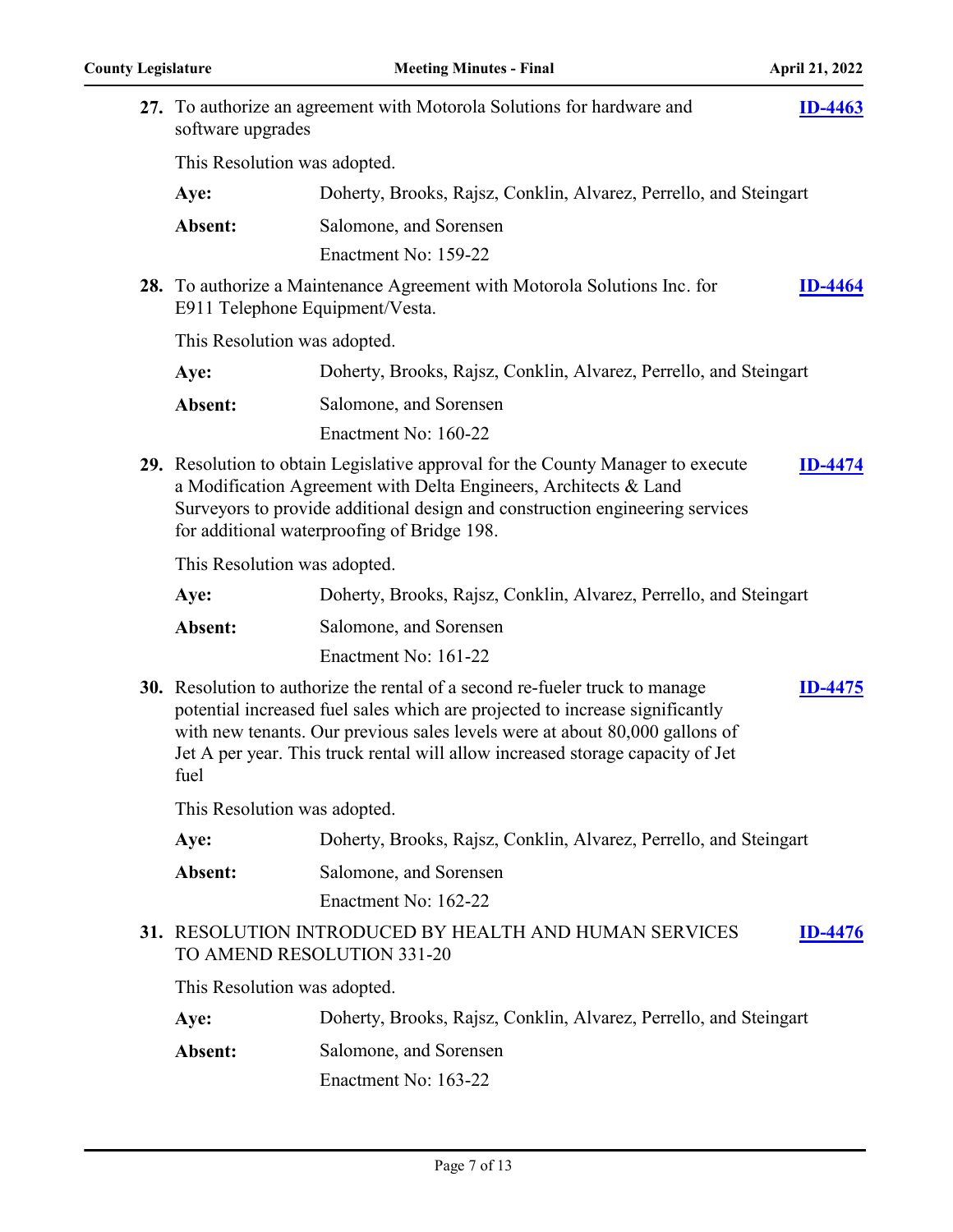|                              | 32. Authorize the sale of certain parcel of Real Property in Harris, New York                                                                                                                                                                                                     | <b>ID-4478</b> |
|------------------------------|-----------------------------------------------------------------------------------------------------------------------------------------------------------------------------------------------------------------------------------------------------------------------------------|----------------|
| This Resolution was adopted. |                                                                                                                                                                                                                                                                                   |                |
| Aye:                         | Doherty, Brooks, Rajsz, Conklin, Alvarez, Perrello, and Steingart                                                                                                                                                                                                                 |                |
| Absent:                      | Salomone, and Sorensen                                                                                                                                                                                                                                                            |                |
|                              | Enactment No: 164-22                                                                                                                                                                                                                                                              |                |
| <b>Grant Program</b>         | 33. Authorize County Manager to apply for and accept a FY2020 Cyber Security                                                                                                                                                                                                      | <b>ID-4489</b> |
| This Resolution was adopted. |                                                                                                                                                                                                                                                                                   |                |
| Aye:                         | Doherty, Brooks, Rajsz, Conklin, Alvarez, Perrello, and Steingart                                                                                                                                                                                                                 |                |
| Absent:                      | Salomone, and Sorensen                                                                                                                                                                                                                                                            |                |
|                              | Enactment No: 165-22                                                                                                                                                                                                                                                              |                |
| System                       | 34. Authorize Software support Agreement for the Allen Tunnel Tax Collection                                                                                                                                                                                                      | <b>ID-4490</b> |
| This Resolution was adopted. |                                                                                                                                                                                                                                                                                   |                |
| Aye:                         | Doherty, Brooks, Rajsz, Conklin, Alvarez, Perrello, and Steingart                                                                                                                                                                                                                 |                |
| Absent:                      | Salomone, and Sorensen                                                                                                                                                                                                                                                            |                |
|                              | Enactment No: 166-22                                                                                                                                                                                                                                                              |                |
|                              | 35. In support of efforts to expand Veterans Services                                                                                                                                                                                                                             | <b>ID-4510</b> |
| This Resolution was adopted. |                                                                                                                                                                                                                                                                                   |                |
| Aye:                         | Doherty, Brooks, Rajsz, Conklin, Alvarez, Perrello, and Steingart                                                                                                                                                                                                                 |                |
| Absent:                      | Salomone, and Sorensen                                                                                                                                                                                                                                                            |                |
|                              | Enactment No: 167-22                                                                                                                                                                                                                                                              |                |
|                              | 36. To enter into an Agreement with Primecare Medical of New York to provide<br>Mat and Substance Abuse Counseling at the Sullivan County Jail.                                                                                                                                   | <b>ID-4511</b> |
| This Resolution was adopted. |                                                                                                                                                                                                                                                                                   |                |
| Aye:                         | Doherty, Brooks, Rajsz, Conklin, Alvarez, Perrello, and Steingart                                                                                                                                                                                                                 |                |
| Absent:                      | Salomone, and Sorensen                                                                                                                                                                                                                                                            |                |
|                              | Enactment No: 168-22                                                                                                                                                                                                                                                              |                |
|                              | 37. Execute a supplemental agreement (No. 5) with NYSDOT which allocates<br>additional funding for preliminary design, right-of-way incidentals and<br>right-of-way acquisition and authorizes construction, construction support<br>and construction inspection Federal Funding. | <b>ID-4466</b> |
| This Resolution was adopted. |                                                                                                                                                                                                                                                                                   |                |
| Aye:                         | Doherty, Brooks, Rajsz, Conklin, Alvarez, Perrello, and Steingart                                                                                                                                                                                                                 |                |
| Absent:                      | Salomone, and Sorensen                                                                                                                                                                                                                                                            |                |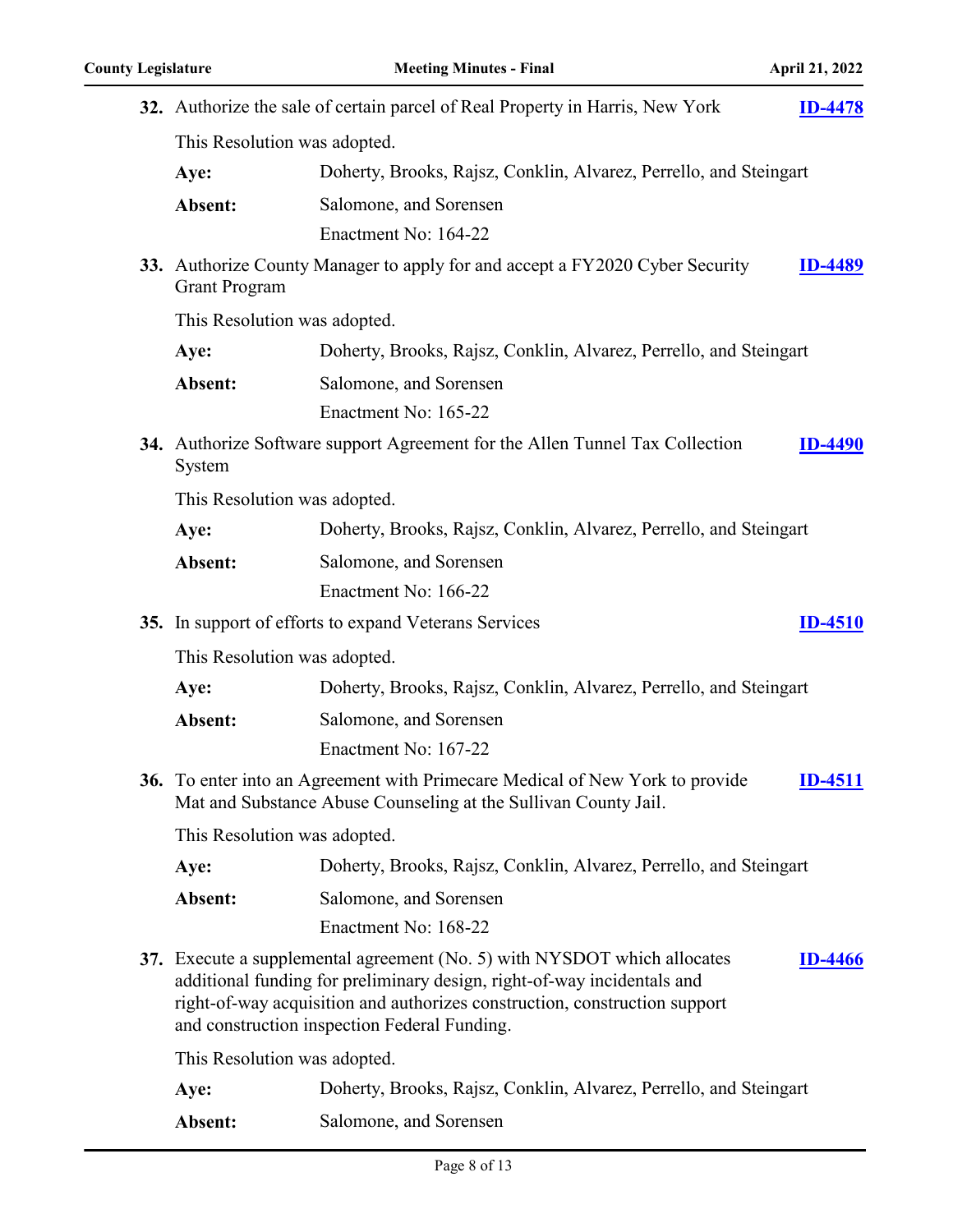|                              | Enactment No: 169-22                                                                                                                                                                               |                |
|------------------------------|----------------------------------------------------------------------------------------------------------------------------------------------------------------------------------------------------|----------------|
| Operator. ("Project").       | 38. Resolution to authorize a Modification Agreement with Villager<br>Construction, Inc. for the rental of Portable Asphalt Crushing Equipment and                                                 | <b>ID-4467</b> |
| This Resolution was adopted. |                                                                                                                                                                                                    |                |
| Aye:                         | Doherty, Brooks, Rajsz, Conklin, Alvarez, Perrello, and Steingart                                                                                                                                  |                |
| Absent:                      | Salomone, and Sorensen                                                                                                                                                                             |                |
|                              | Enactment No: 170-22                                                                                                                                                                               |                |
|                              | 39. Resolution to authorize the County Manager to execute an agreement with<br>NYSDOT to provide 95% of funding for the Preliminary Engineering/Design<br>work needed to replace County Bridge 82. | <b>ID-4468</b> |
| This Resolution was adopted. |                                                                                                                                                                                                    |                |
| Aye:                         | Doherty, Brooks, Rajsz, Conklin, Alvarez, Perrello, and Steingart                                                                                                                                  |                |
| Absent:                      | Salomone, and Sorensen                                                                                                                                                                             |                |
|                              | Enactment No: 171-22                                                                                                                                                                               |                |
| paint 3 bridges.             | 40. Resolution to authorize the County Manager to execute an agreement with<br>NYSDOT for providing 80% funding for the design of a Project to clean and                                           | <b>ID-4469</b> |
| This Resolution was adopted. |                                                                                                                                                                                                    |                |
| Aye:                         | Doherty, Brooks, Rajsz, Conklin, Alvarez, Perrello, and Steingart                                                                                                                                  |                |
| Absent:                      | Salomone, and Sorensen                                                                                                                                                                             |                |
|                              | Enactment No: 172-22                                                                                                                                                                               |                |
|                              | 41. Resolution to authorize the County Manager to execute an agreement with<br>NYSDOT to Provide 85% funding for the Preliminary Engineering/Design<br>work needed to replace County Bridge 77.    | <b>ID-4471</b> |
| This Resolution was adopted. |                                                                                                                                                                                                    |                |
| Aye:                         | Doherty, Brooks, Rajsz, Conklin, Alvarez, Perrello, and Steingart                                                                                                                                  |                |
| Absent:                      | Salomone, and Sorensen                                                                                                                                                                             |                |
|                              | Enactment No: 173-22                                                                                                                                                                               |                |
| the replacement of Bridge 77 | 42. Resolution to authorize the County Manager and/or Chairman of the<br>Legislature to execute an agreement for the purchase of a property needed for                                             | <b>ID-4472</b> |
| This Resolution was adopted. |                                                                                                                                                                                                    |                |
| Aye:                         | Doherty, Brooks, Rajsz, Conklin, Alvarez, Perrello, and Steingart                                                                                                                                  |                |
| Absent:                      | Salomone, and Sorensen                                                                                                                                                                             |                |
|                              | Enactment No: 174-22                                                                                                                                                                               |                |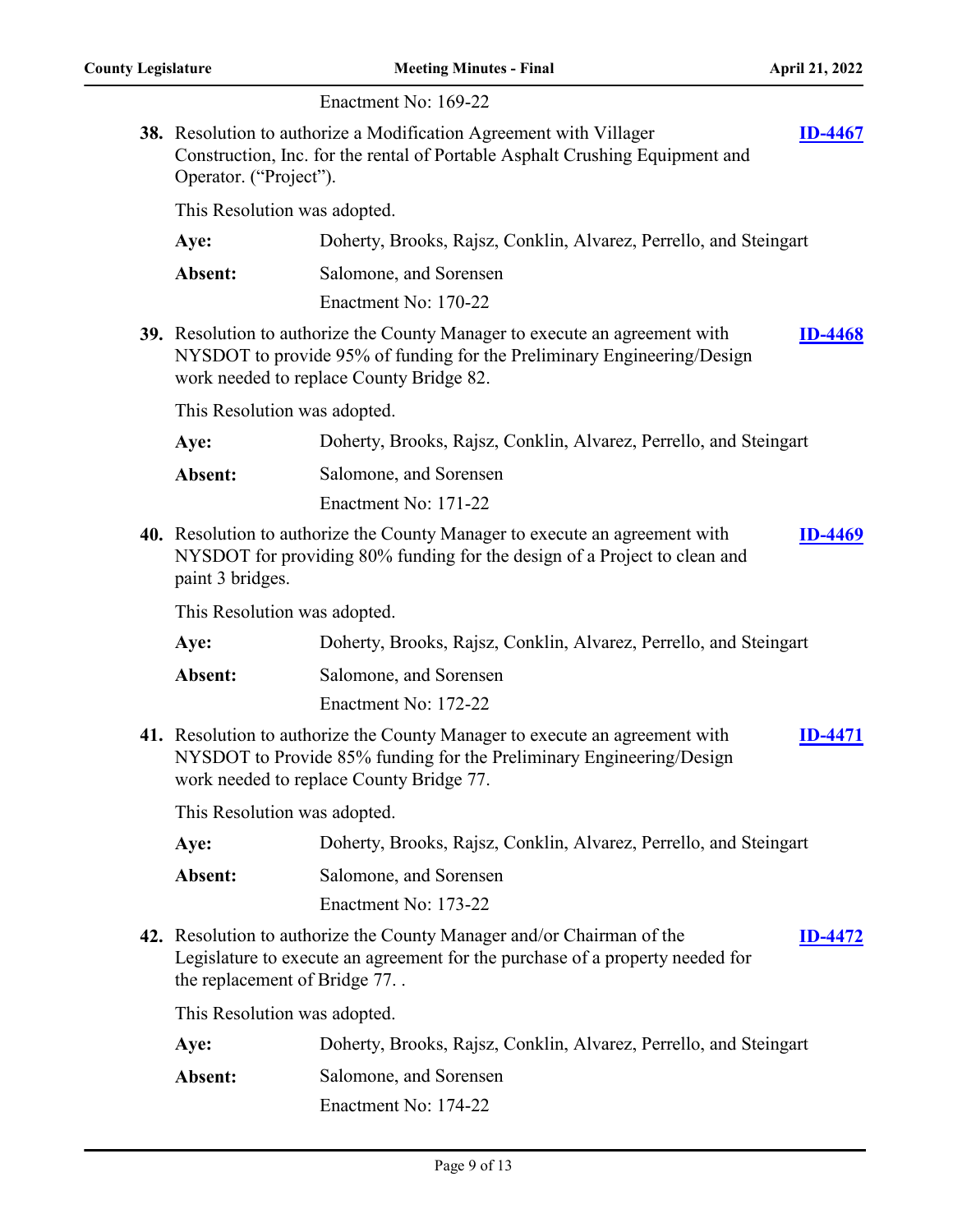| 43. Resolution to authorize a Modification of Agreement to the contract with<br>$ID-4473$<br>ELot Electronics Recycling, Inc. |                                                                                                                       |                |
|-------------------------------------------------------------------------------------------------------------------------------|-----------------------------------------------------------------------------------------------------------------------|----------------|
| This Resolution was adopted.                                                                                                  |                                                                                                                       |                |
| Aye:                                                                                                                          | Doherty, Brooks, Rajsz, Conklin, Alvarez, Perrello, and Steingart                                                     |                |
| Absent:                                                                                                                       | Salomone, and Sorensen                                                                                                |                |
|                                                                                                                               | Enactment No: 175-22                                                                                                  |                |
| Development                                                                                                                   | 44. Authorize creation of a Junior Accountant Position in Center for Workforce                                        | <b>ID-4479</b> |
| This Resolution was adopted.                                                                                                  |                                                                                                                       |                |
| Aye:                                                                                                                          | Doherty, Brooks, Rajsz, Conklin, Alvarez, Perrello, and Steingart                                                     |                |
| Absent:                                                                                                                       | Salomone, and Sorensen                                                                                                |                |
|                                                                                                                               | Enactment No: 176-22                                                                                                  |                |
|                                                                                                                               | 45. To Reappoint Worden to the RSVP Advisory Committee                                                                | <b>ID-4481</b> |
| This Resolution was adopted.                                                                                                  |                                                                                                                       |                |
| Aye:                                                                                                                          | Doherty, Brooks, Rajsz, Conklin, Alvarez, Perrello, and Steingart                                                     |                |
| Absent:                                                                                                                       | Salomone, and Sorensen                                                                                                |                |
|                                                                                                                               | Enactment No: 177-22                                                                                                  |                |
|                                                                                                                               | 46. To Amend Resolution No. 386-13 to increase the compensation for Court<br>Appointed Language Interpreter Services. | ID-4484        |
| This Resolution was adopted.                                                                                                  |                                                                                                                       |                |
| Aye:                                                                                                                          | Doherty, Brooks, Rajsz, Conklin, Alvarez, Perrello, and Steingart                                                     |                |
| Absent:                                                                                                                       | Salomone, and Sorensen                                                                                                |                |
|                                                                                                                               | Enactment No: 178-22                                                                                                  |                |
| <b>SICTG Program</b>                                                                                                          | 47. Authorize preparation of a grant application under NYS DHSES for the                                              | <b>ID-4501</b> |
| This Resolution was adopted.                                                                                                  |                                                                                                                       |                |
| Aye:                                                                                                                          | Doherty, Brooks, Rajsz, Conklin, Alvarez, Perrello, and Steingart                                                     |                |
| Absent:                                                                                                                       | Salomone, and Sorensen                                                                                                |                |
|                                                                                                                               | Enactment No: 179-22                                                                                                  |                |
|                                                                                                                               | <b>48.</b> To Appoint a New Member to Public Health's HSAB                                                            | <b>ID-4509</b> |
| This Resolution was adopted.                                                                                                  |                                                                                                                       |                |
| Aye:                                                                                                                          | Doherty, Brooks, Rajsz, Conklin, Alvarez, Perrello, and Steingart                                                     |                |
| Absent:                                                                                                                       | Salomone, and Sorensen                                                                                                |                |
|                                                                                                                               | Enactment No: 180-22                                                                                                  |                |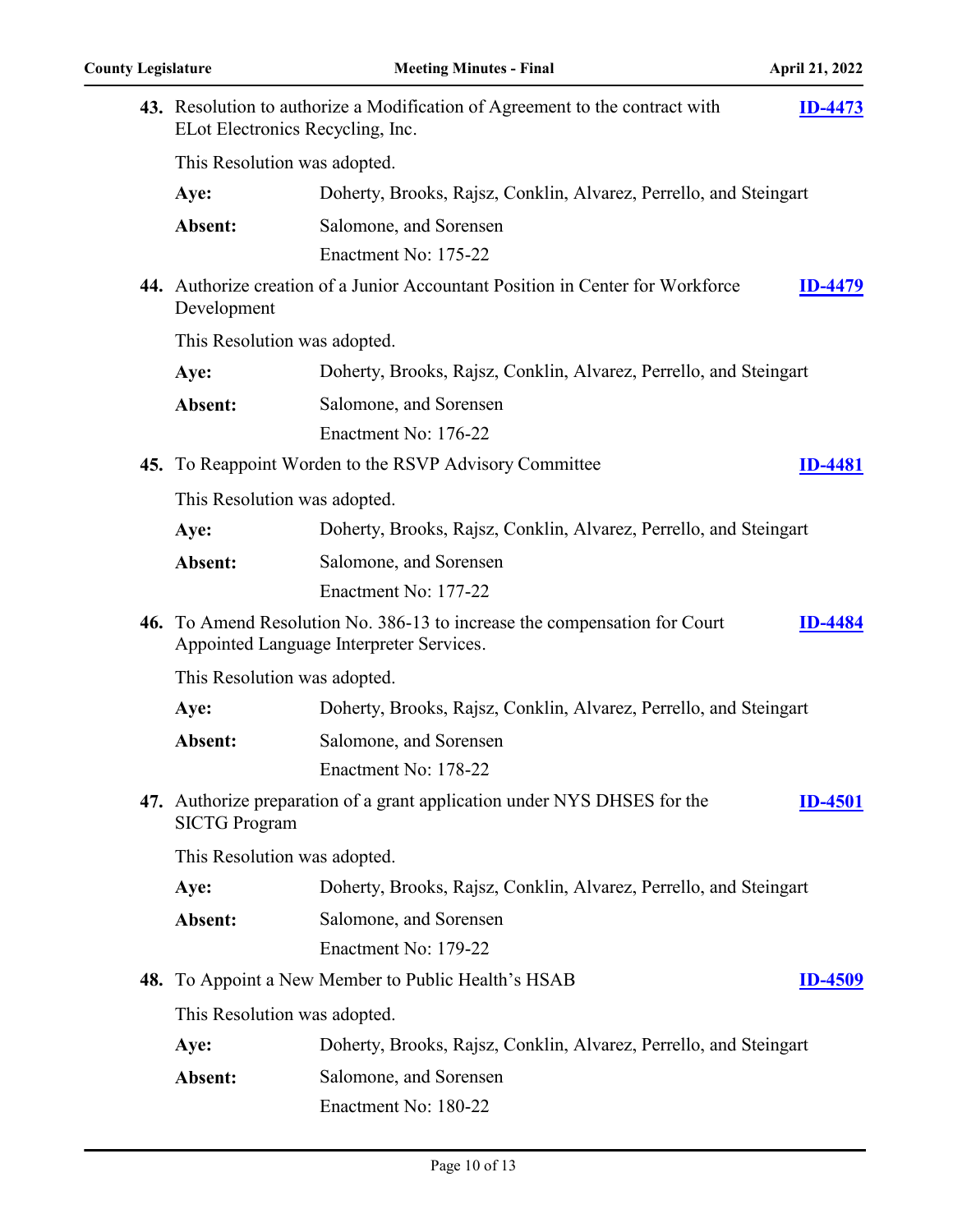|                              | 49. Authorize a five -year agreement with Acture Solutions, Inc.                                                                                                                    | <b>ID-4515</b> |
|------------------------------|-------------------------------------------------------------------------------------------------------------------------------------------------------------------------------------|----------------|
| This Resolution was adopted. |                                                                                                                                                                                     |                |
| Aye:                         | Doherty, Brooks, Rajsz, Conklin, Alvarez, Perrello, and Steingart                                                                                                                   |                |
| Absent:                      | Salomone, and Sorensen                                                                                                                                                              |                |
|                              | Enactment No: 181-22                                                                                                                                                                |                |
| Syn-Tech Systems, Inc.       | <b>50.</b> Authorize the County Manager to enter into a 1-year Agreement with                                                                                                       | <b>ID-4516</b> |
| This Resolution was adopted. |                                                                                                                                                                                     |                |
| Aye:                         | Doherty, Brooks, Rajsz, Conklin, Alvarez, Perrello, and Steingart                                                                                                                   |                |
| Absent:                      | Salomone, and Sorensen                                                                                                                                                              |                |
|                              | Enactment No: 182-22                                                                                                                                                                |                |
| Corporation                  | <b>51.</b> Authorize a Shared Services Agreement with the Sullivan County Land Bank                                                                                                 | <b>ID-4517</b> |
| This Resolution was adopted. |                                                                                                                                                                                     |                |
| Aye:                         | Doherty, Brooks, Rajsz, Conklin, Alvarez, and Perrello                                                                                                                              |                |
| Absent:                      | Salomone, and Sorensen                                                                                                                                                              |                |
| Abstain:                     | Steingart                                                                                                                                                                           |                |
|                              | Enactment No: 183-22                                                                                                                                                                |                |
|                              | <b>52.</b> Correct the 2022 Tax Roll LI 17.-1-9.1                                                                                                                                   | <b>ID-4518</b> |
| This Resolution was adopted. |                                                                                                                                                                                     |                |
| Aye:                         | Doherty, Brooks, Rajsz, Conklin, Alvarez, Perrello, and Steingart                                                                                                                   |                |
| Absent:                      | Salomone, and Sorensen                                                                                                                                                              |                |
|                              | Enactment No: 184-22                                                                                                                                                                |                |
| Scholarship Program.         | <b>53.</b> To enter into a Memorandum of Agreement with Sullivan County<br>Community College to administer the Sullivan Promise Tuition-Free                                        | <b>ID-4520</b> |
| This Resolution was adopted. |                                                                                                                                                                                     |                |
| Aye:                         | Doherty, Brooks, Rajsz, Conklin, Alvarez, Perrello, and Steingart                                                                                                                   |                |
| Absent:                      | Salomone, and Sorensen                                                                                                                                                              |                |
|                              | Enactment No: 185-22                                                                                                                                                                |                |
|                              | <b>54.</b> Authorize agreement with University of Utica                                                                                                                             | <b>ID-4522</b> |
| following vote:              | A motion was made by District 3 Legislator - Vice C Michael Brooks, seconded by District<br>5 Legislator George Conklin, that this Resolution be adopted. The motion carried by the |                |

**Aye:** Doherty, Brooks, Rajsz, Conklin, Alvarez, Perrello, and Steingart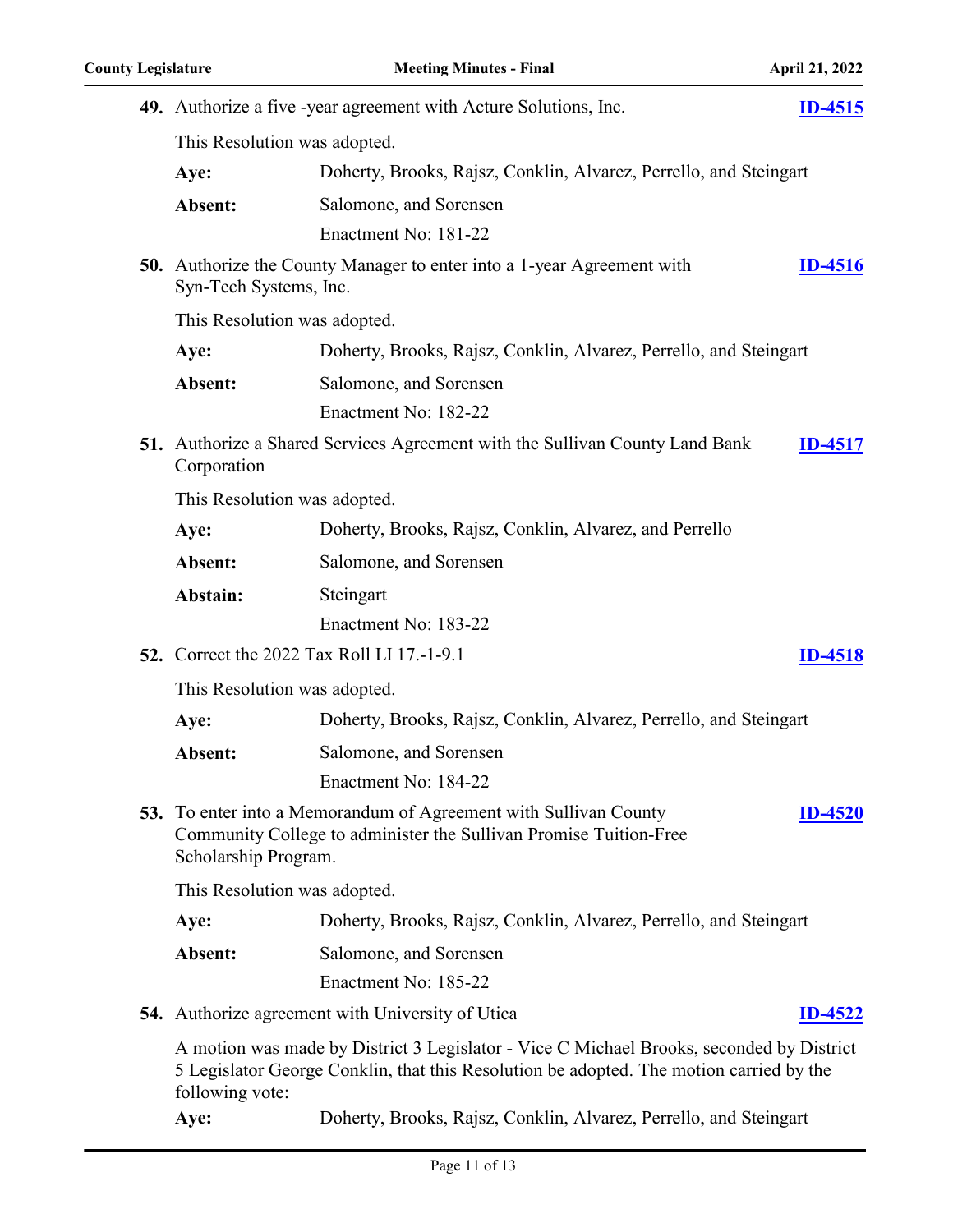| Absent:                   | Salomone, and Sorensen                                                                                                                                                                                                                                        |                |
|---------------------------|---------------------------------------------------------------------------------------------------------------------------------------------------------------------------------------------------------------------------------------------------------------|----------------|
|                           | Enactment No: 186-22                                                                                                                                                                                                                                          |                |
|                           | <b>55.</b> Create one additional Corporal position in the Sheriff's Office                                                                                                                                                                                    | <b>ID-4524</b> |
| Aye:                      | A motion was made by District 6 Legislator Luis Alvarez, seconded by District 5 Legislator<br>George Conklin, that this Resolution be adopted. The motion carried by the following vote:<br>Doherty, Brooks, Rajsz, Conklin, Alvarez, Perrello, and Steingart |                |
| Absent:                   | Salomone, and Sorensen                                                                                                                                                                                                                                        |                |
|                           | Enactment No: 187-22                                                                                                                                                                                                                                          |                |
|                           | <b>56.</b> To Fill a Vacancy on the Sullivan County Industrial Development Agency                                                                                                                                                                             | <b>ID-4525</b> |
| following vote:           | A motion was made by District 5 Legislator George Conklin, seconded by District 7<br>Legislator Joseph Perrello, that this Resolution be adopted. The motion carried by the                                                                                   |                |
| Aye:                      | Doherty, Brooks, Rajsz, Conklin, Alvarez, Perrello, and Steingart                                                                                                                                                                                             |                |
| Absent:                   | Salomone, and Sorensen                                                                                                                                                                                                                                        |                |
|                           | Enactment No: 188-22                                                                                                                                                                                                                                          |                |
|                           | 57. Ratifying a Memorandum of Agreement between the County of Sullivan and<br>the Laborers' International Union of North America, Local No. 17 and<br>authorizing the County Manager to execute said agreements.                                              | <b>ID-4528</b> |
| <b>Attachments:</b>       | <b>LIU 2022.pdf</b>                                                                                                                                                                                                                                           |                |
| following vote:           | A motion was made by District 5 Legislator George Conklin, seconded by District 2<br>Legislator Nadia Rajsz, that this Resolution be adopted. The motion carried by the                                                                                       |                |
| Aye:                      | Doherty, Brooks, Rajsz, Conklin, Alvarez, Perrello, and Steingart                                                                                                                                                                                             |                |
| Absent:                   | Salomone, and Sorensen                                                                                                                                                                                                                                        |                |
|                           | Enactment No: 189-22                                                                                                                                                                                                                                          |                |
| 2020-2024 Four Year Plan. | <b>58.</b> Authorize County Manager to Sign 2022-23 Annual Plan Update to the                                                                                                                                                                                 | ID-4482        |
| <b>Attachments:</b>       | 22-PI-06 Review and Approval STANDARD DATES                                                                                                                                                                                                                   |                |
| following vote:           | A motion was made by District 5 Legislator George Conklin, seconded by District 7<br>Legislator Joseph Perrello, that this Resolution be adopted. The motion carried by the                                                                                   |                |
| Aye:                      | Doherty, Brooks, Rajsz, Conklin, Alvarez, Perrello, and Steingart                                                                                                                                                                                             |                |
| Absent:                   | Salomone, and Sorensen                                                                                                                                                                                                                                        |                |
|                           | Enactment No: 190-22                                                                                                                                                                                                                                          |                |